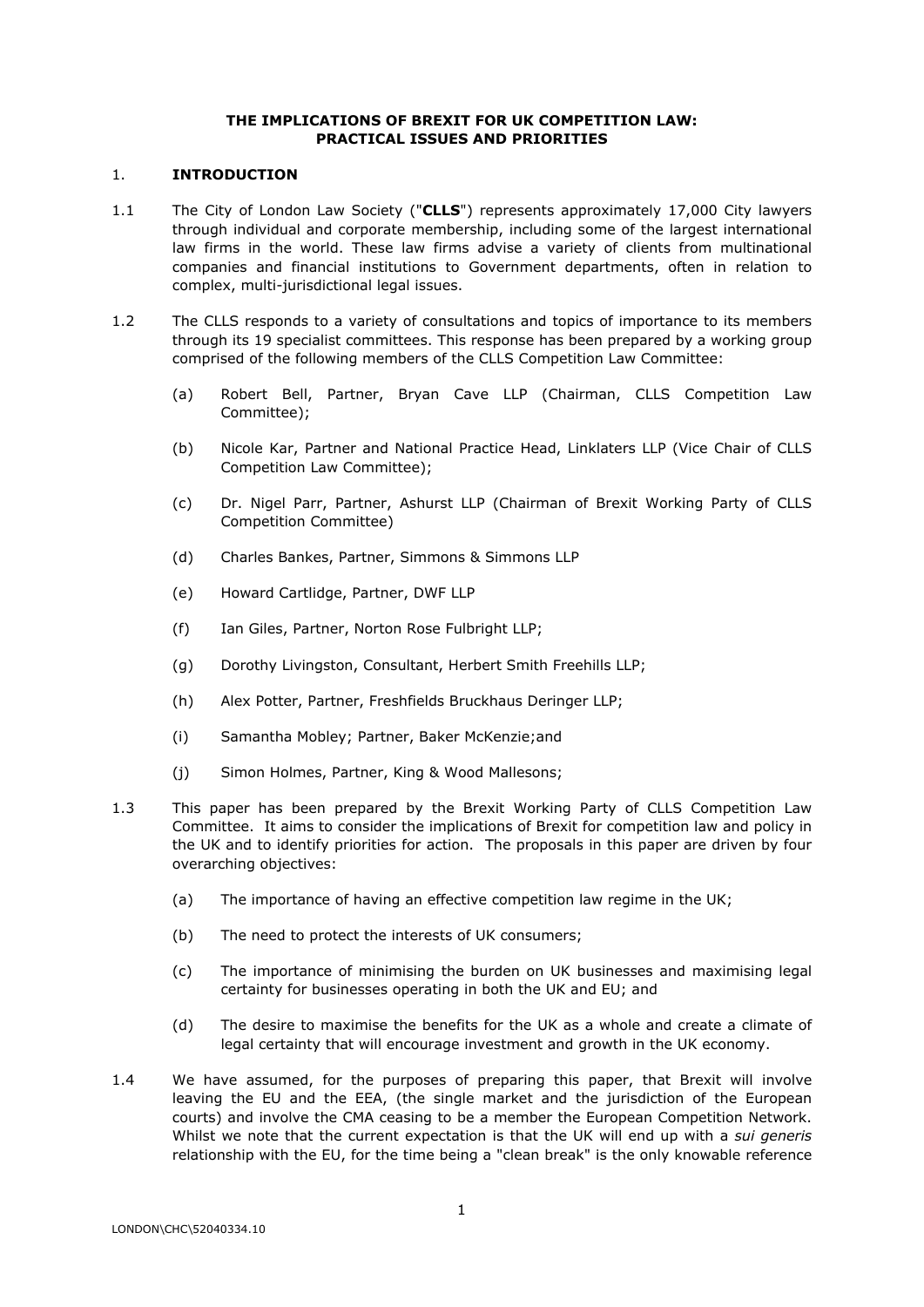point, as there are too many unknowns and variables in relation to the future relationship between the EU and the UK.

- 1.5 In this paper "Brexit" has been used in the sense of the point of time at which the UK actually ceases to be a member of the EU and not any earlier point or period in the leaving process.
- 1.6 We have considered the core areas of the competition regime, being merger control, the public enforcement of antitrust law, and private litigation. We have sought to identify four sets of priorities for each core area:
	- (a) issues which go to the terms on which the UK will leave the EU, and which should be taken into account in connection with the Article 50 Treaty for the Functioning of the European Union ("**TFEU**") negotiations, including transitional arrangements;
	- (b) issues which concern the post-Brexit interaction between the EU and UK regimes, which would need to be considered in the negotiations about the future relationship;
	- (c) issues which are for the UK to decide unilaterally, as regards matters of UK law and which do not play into the negotiations with the EU; and
	- (d) issues in relation to the Great Repeal Bill proposal. As the UK already has a fully effective standalone competition regime, we consider that it would be unnecessary – and indeed potentially unhelpful - to re-enact some parts of EU competition legislation into UK law.
- 1.7 We have also briefly considered the UK market investigations regime, which we consider to be far less affected by Brexit. We have not discussed State aid, which would appear to be a matter for the Government's industrial strategy policymakers. We have also not discussed public procurement law, although we recognise the merits of such a regime in ensuring fair and transparent procedures for the award of public contracts.
- 1.8 It is worth noting that, unlike many areas of law in which EU law (or EU derived law) is the only or major body of substantive law on a particular subject (e.g. product liability), in competition law the EU exercises a supranational jurisdiction in relation to trade by businesses between Member States and the conduct of Member States themselves. National laws, such as those of the UK, sit alongside the EU jurisdiction and, in various ways, the use of national laws is restricted by EU law, particularly so as to ensure that larger cases with impacts on trade between Member States are dealt with at EU level, a process which reduces the burden on businesses, which otherwise are faced with a multiplicity of proceedings. The substantive provisions of EU competition law are to be found in the TFEU at Title VII, Chapter 1, Article 101 et seq. These provisions have been included in all forms of the EU treaties to which the UK has been party, including the Treaty of Rome applicable in 1972 when the UK joined the "common market".
- 1.9 When the UK ceases to be a member of the EU, this supranational layer will no longer form a part of UK law and there will be no need to replicate it to ensure that the UK has a complete competition law code. It will, however, be necessary to clarify the approach to matters which occurred when the UK was part of the EU (when EU law was applicable) and to pending cases. In this respect, both the UK and the EU may agree or may enact transitional provisions with a view to providing clarity on jurisdiction and on the way parties that infringed EU competition law while it was part of the law applicable in the UK should be dealt with. Our suggestions are made with this in mind.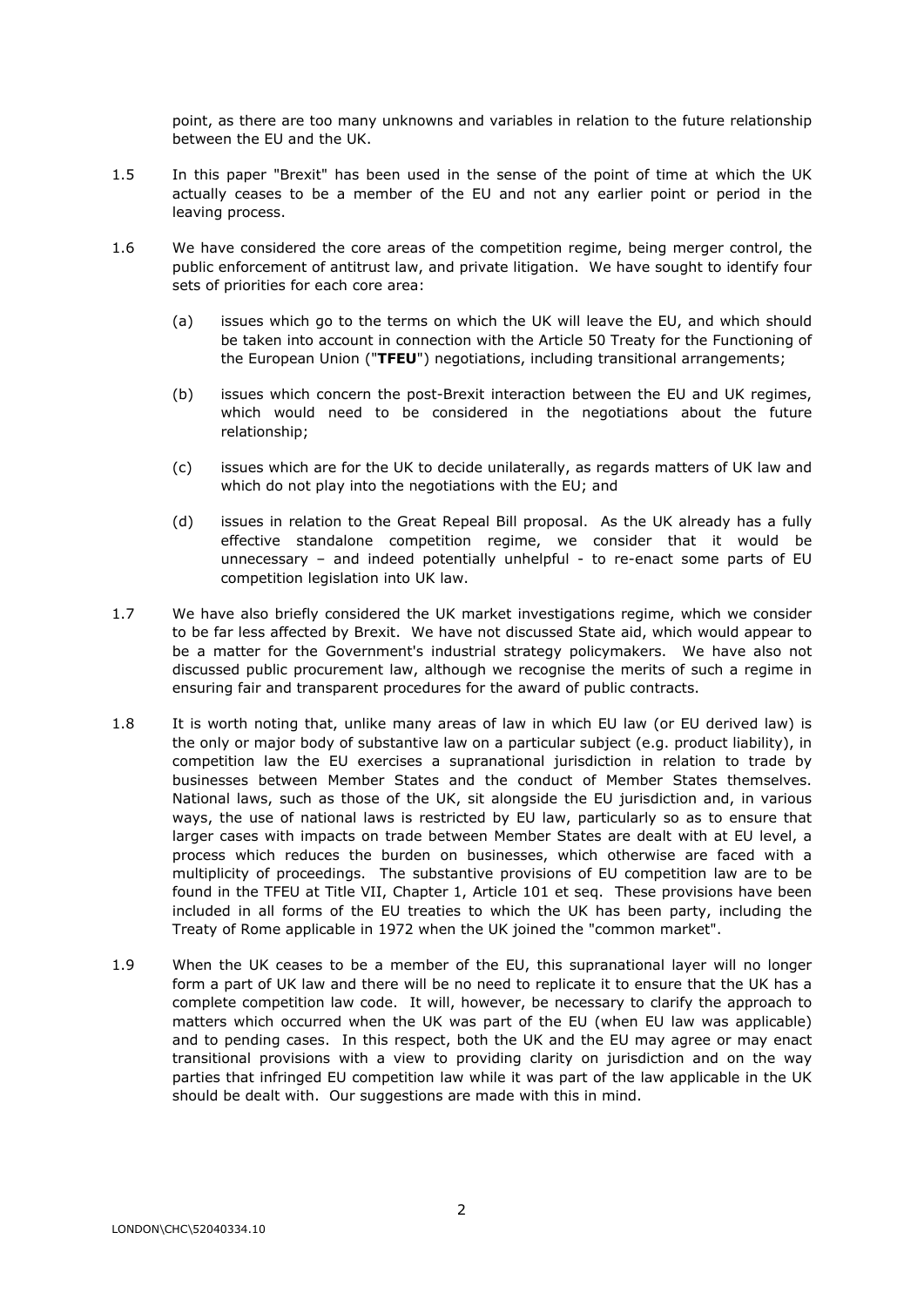# 2. **MERGER CONTROL**

- 2.1 Merger control serves to prevent market power from being created through mergers and acquisitions. The current parallel EU/UK merger system is described as a "one stop shop" whereby larger transactions will fall for review under the EU regime, and smaller transactions would typically fall for review under the UK regime – but the UK regime will not apply where EU jurisdiction is triggered. Brexit will remove the "one stop shop" from merger control such that mergers and acquisitions of UK businesses will potentially face notification and clearance requirements at both EU and UK level (instead of *either* EU *or* UK investigations). The removal of the UK from the EU "one stop shop" would mean two sets of filings, two sets of information-gathering processes and, potentially, two different outcomes which have the potential to increase administrative and cost burdens on UK business and to reduce legal certainty. The EU Merger Regulation ("**EUMR**") will continue to apply to UK businesses where EU27/EEA turnover thresholds are met by UK businesses. In this connection, we would expect that the number of mergers reviewed by the CMA would increase materially (potentially by around 50%).
- 2.2 Whilst the UK's voluntary filing regime will mean that a number of mergers notified to the European Commission (such as simplified procedure cases) will not be reviewed by the CMA under the UK voluntary regime, where overlaps or other substantive issues arise (even where the transaction is not obviously a Phase 2 candidate) and an EUMR filing is being made, the commercial desire to ensure certainty of outcome and timing will nevertheless encourage the parties to make a UK filing.
- 2.3 Parallel investigations as between the European Commission under the EUMR and national merger reviews, eg, by the US DOT/FTC and MOFCOM in China currently exist and are not uncommon. However, we would expect that there would be more parallel UK/EUMR reviews as UK markets and businesses are much more closely integrated with EU markets/businesses than they are with the US or other third countries.

# **Priorities as regards the Article 50 terms on which the UK will exit the EU**

- 2.4 We have given thought to the following key issues:
	- (a) Transitional provisions will be required as regards the "cut off point" for when the EUMR ceases to apply to the UK as a Member State. Should pre-Brexit rules apply to all transactions where the obligation to notify was triggered pre-Brexit, or only to a subset of these transactions, such as where notification to the European Commission has already been made pre-Brexit? We consider that the best balance between avoiding undue continuation of EU rules post-Brexit and avoiding excessive burden on business would be to opt for submission pre-Brexit of a case allocation request to the European Commission to be the cut off point for application of transitional provisions.
	- (b) For pending merger reviews, it would appear logical to ensure the continued application of EU law, including procedural rules, rights of defence and subsequent rights of appeal etc, until the case is fully concluded.
	- (c) For EUMR cases which have been decided on the basis of remedies, how will enforcement provisions and appeal mechanisms work? We are of the view that the most sensible approach here would be to preserve the applicability of EU law, and the jurisdiction of the European Commission, for the duration of any obligations contained in such remedies, particularly where the application of the remedies/commitments extends to other Member States. This would be consistent with our suggested approach in relation to commitments accepted in connection with Article 101 and 102 cases.
- 2.5 We develop several of these considerations further below.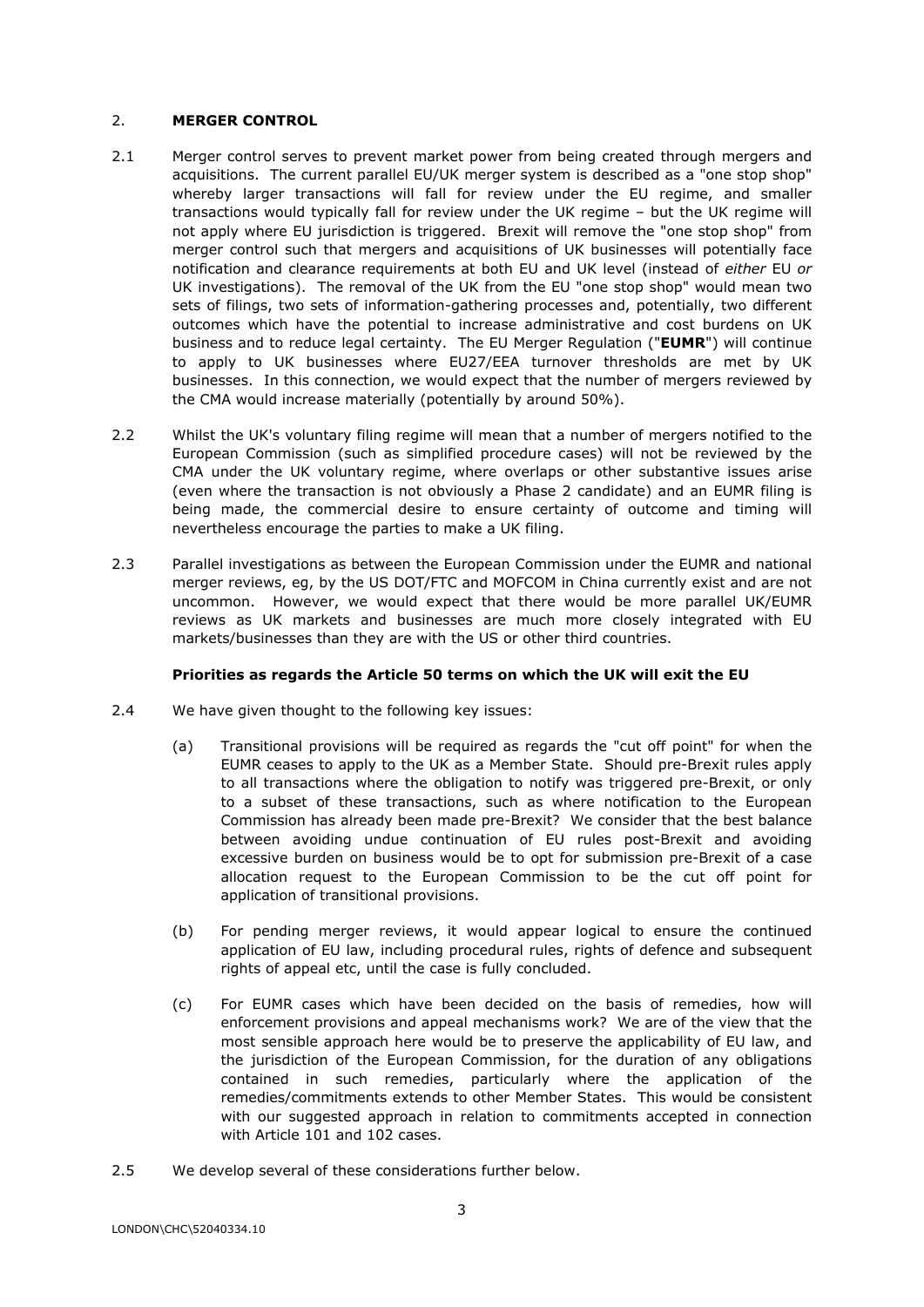### Relevant cut-off point

- 2.6 In the run up to Brexit, there will be numerous transactions in contemplation which will face considerable uncertainty if the jurisdictional position between the UK and EU is uncertain at the point of Brexit. In this context, objective criteria should be applied to afford legal certainty to merging parties on where jurisdiction for scrutiny will ultimately lie for transactions that have been entered into pre-Brexit and which trigger the EUMR, but whose merger review has not been concluded by the time of Brexit:
	- (a) Our starting point is that transactions properly notified pre-Brexit under the EUMR should remain subject to EUMR review by the Commission, even if the conclusion of the Commission's review (which could be Phase 1 or Phase 2) falls after Brexit. EU law applies in full pre-Brexit, and EU law will continue to apply to transactions which qualified under the EUMR thresholds prior to Brexit (regardless of the fact that those criteria may not have been satisfied if calculated on an EU27, not EU28 basis). Given the considerable amount of work required of merging parties, and the administrative resources expended on preparing and reviewing a Form CO, it would be unduly burdensome and cause significant delays to require parties to renotify the UK aspects of a transaction under a different regime<sup>1</sup>.
	- (b) There is then the category of transactions which have been entered into pre-Brexit but have not yet been notified. There are a number of possible transaction or regulatory milestones that could be taken as the indicator of when the EUMR would cease to apply and when the Enterprise Act would replace it. These include deal signing/announcement; submission of a case allocation request, submission of a first draft Form CO to the European Commission and commencement of the prenotification period or the date of formal filing.
	- (c) The obligation in the EUMR is that a transaction must be notified prior to its implementation, following conclusion of the relevant agreement or announcement of a public bid. In principle, the EUMR could continue to apply to any transaction that, prior to Brexit, had reached the point at which a notification would be accepted under the EUMR. This would have the benefit of simplicity, albeit EUMR notifications can be accepted as soon as there is a "good faith intention to proceed", and this approach could result in a relatively long tail of transactions continuing to be notified to the European Commission post-Brexit.
	- (d) Conversely, requiring the formal filing to have been made prior to Brexit as the only exception to full application of the Enterprise Act after Brexit would likely lead to significant duplication and impose unnecessary costs on some merging parties. The EUMR pre-notification period can be lengthy and burdensome, involving substantive submissions in relation to potentially affected markets and possible competition concerns. To subject merging parties to a new filing requirement, and potentially differing views from the CMA as to the information required, would seem unnecessarily duplicative and costly.
	- (e) On balance, we consider that a sensible approach would be for the European Commission to retain jurisdiction and responsibility for cases which qualify for notification and where the pre-notification process has already commenced. The cut-off point should therefore take into account the pre-notification period rather than rely on the date on which a formal filing is made. In light of the formal nature of the step, we consider that the best approach would be for the European Commission to have responsibility to review a transaction in circumstances where, *before* the Brexit date, a case team allocation request has been submitted to

Whilst it is not a common occurrence, it would seem also sensible to adopt this rule for any EUMR notifications which are rejected by the Commission as incomplete, following an initial notification made prior to Brexit.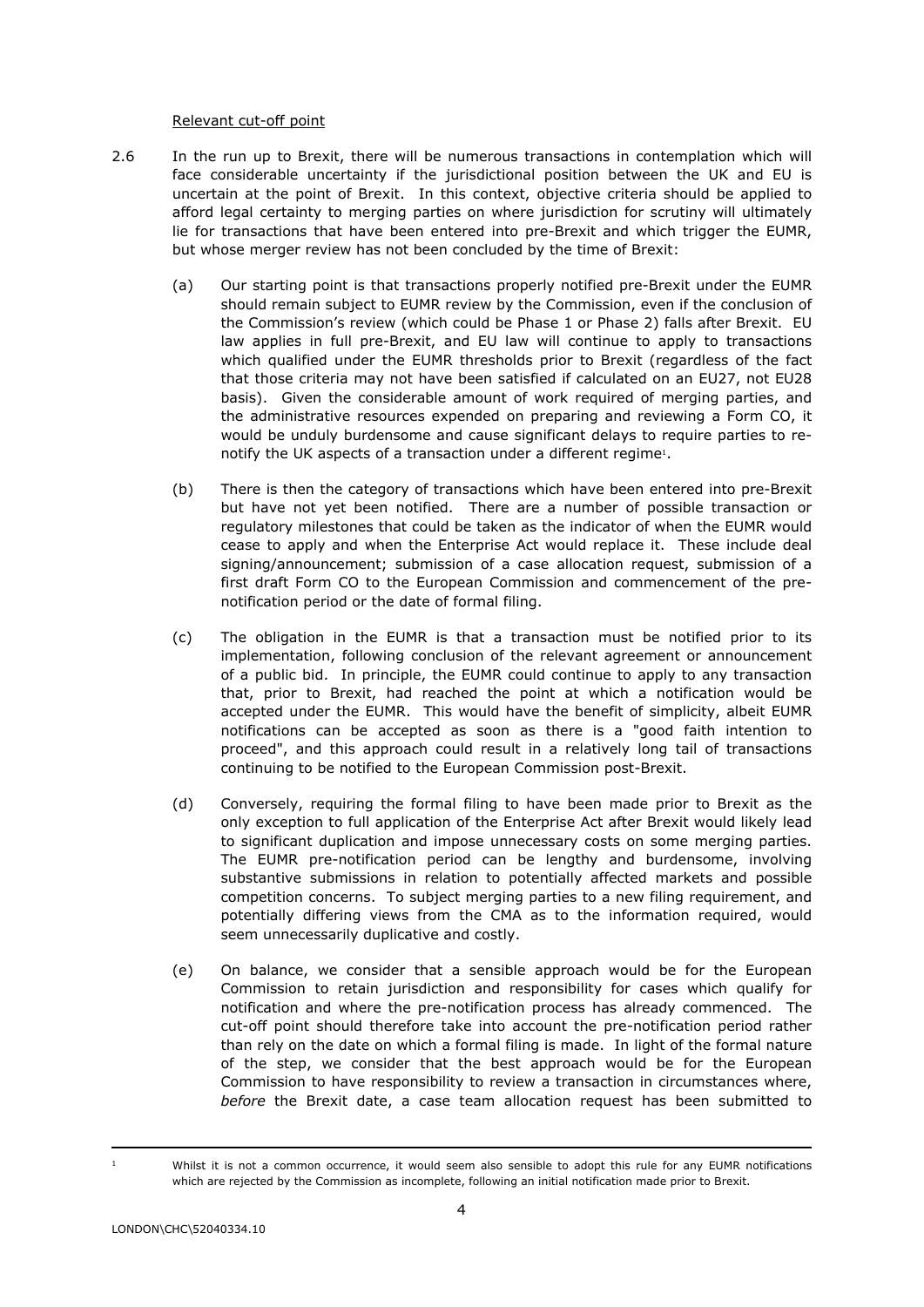DGCOMP by the notifying parties and the European Commission has appointed a case team.<sup>2</sup>

# Preservation of rights of appeal and enforcement

- 2.7 To ensure legal certainty and objectivity, for all transactions to which the EUMR continues to apply post-Brexit, related EU laws relating to rights of defence, enforcement and appeals should continue to apply.
- 2.8 This could be implemented by preserving the applicability of the various Treaty provisions and other EU legislation as regards transactions to which the transitional provisions apply. Key aspects of these rules would include:
	- (a) Judicial review and appeal mechanisms in respect of the transaction, including:
		- (i) judicial review of any European Commission decisions by the notifying parties or third parties to the EU's General Court, including in relation to any penalty payments and fines imposed;
		- (ii) appeals from the General Court to the Court of Justice on points of law;
	- (b) Compliance with any commitments accepted by the European Commission, and the related powers of the European Commission to enforce compliance and impose sanctions for breach, particularly where the application of the commitments extends to other Member States, including the following typical provisions:
		- (i) appointment of monitoring and divestiture trustees to oversee compliance with commitments under supervision of the European Commission, including any hold-separate obligations and ring-fencing arrangements;
		- (ii) non-solicitation of key personnel of any divestment businesses;
		- (iii) restrictions on direct or indirect re-acquisitions over the divestment businesses for a period of ten years.
	- (c) As regards remedies which have effect within the UK, we would suggest that the power to enforce, release or vary as regards the UK only should be transferred to the UK and that where cases are still pending, remedies applying in the UK should be separately expressed to ease this process. The CMA should have fully transferred powers or alternatively act as the Commission's agent, although the latter approach would effectively preserve Commission and CJEU authority within the UK, as well as the parties' rights of appeal to the CJEU in relation to UK remedies.

# Case referrals and re-allocation of jurisdiction

2.9 Similarly, the ability to refer EUMR qualifying cases back to the CMA under Articles 9 or 4(4) of the EUMR referral procedures should be preserved as part of any transitional arrangements, including pre-notification and post-notification re-allocation of jurisdiction. However, we consider that it would be inconsistent with the principles underlying Brexit if the referral mechanisms under Articles 22 and 4(5) to refer cases from the CMA to the European Commission were preserved post-Brexit.

<sup>&</sup>lt;sup>2</sup> Using the European Commission's appointment of a case team as the cut-off point would quard against any hypothetical risk of parties submit in case allocation requests months in advance in order to guarantee certainty of jurisdiction, albeit we consider that the risk of such "gaming" is minimal.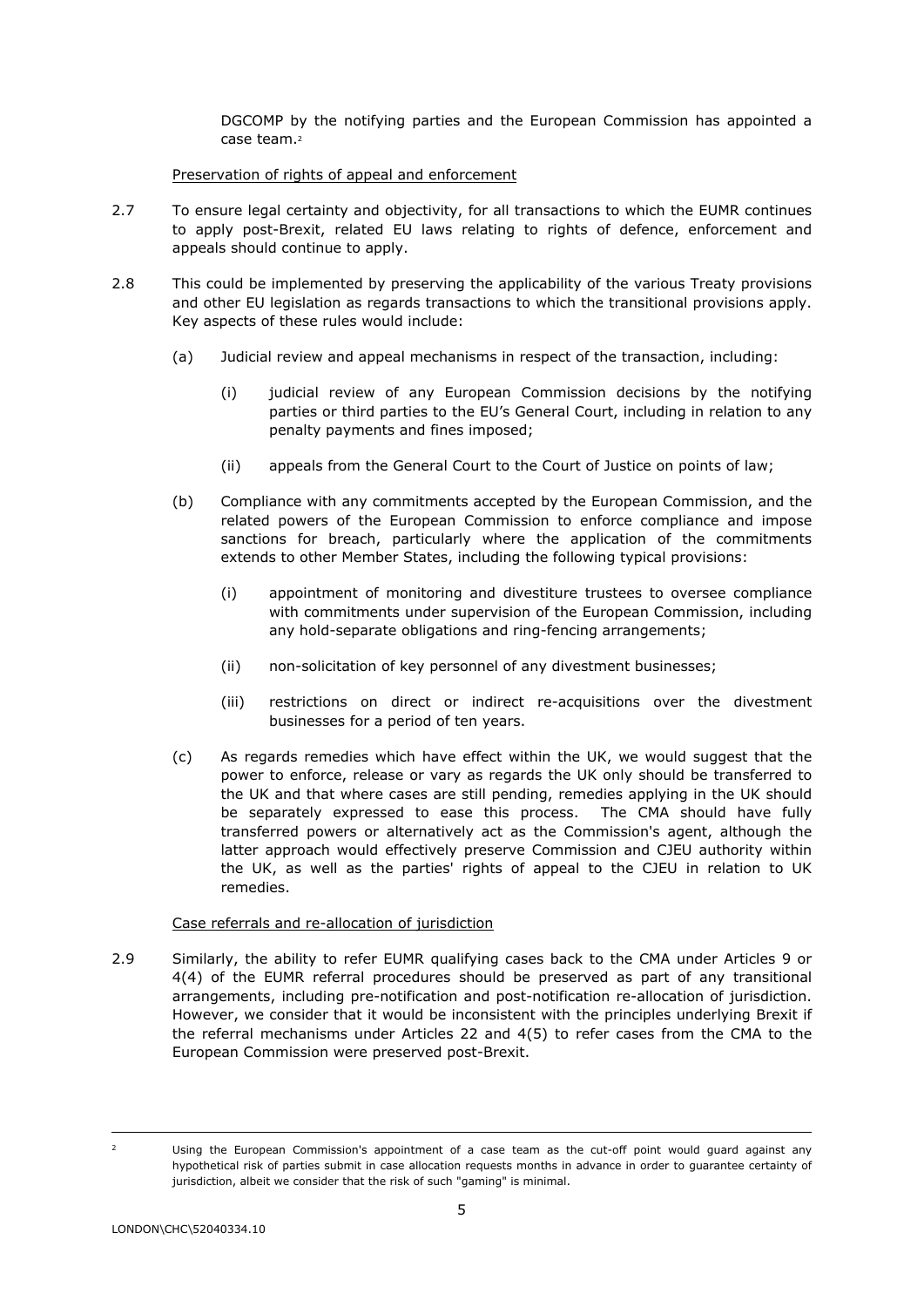### **Priorities as regards the terms of the future relationship with the EU**

- 2.10 Whilst establishing effective and efficient transitional provisions is important, it is essential to ensure that effective inter-agency cooperation between the European Commission and the CMA will be established post-Brexit, particularly because of the proliferation of merger regimes reviewing large cross-border mergers operating globally. Therefore, dedicated cooperation agreements should be entered into between the EU and the UK that would accommodate at least the exchange of information between the authorities. There are a number of EU competition cooperation agreements in place which could serve as a model, including with the United States<sup>3</sup>, Switzerland<sup>4</sup>, South Korea<sup>5</sup>, and Japan<sup>6</sup>.
- 2.11 However, given the close integration of the EU and UK economies up to the point of Brexit, and the clear benefit in minimising the increased burden of regulation on businesses, there is in our view a compelling case to go further and seek a greater degree of cooperation than the norm. This could include:
	- (a) the coordination of any remedies between the authorities, particularly remedy design and implementation;
	- (b) the coordination of any enforcement action between the authorities; and
	- (c) other matters relating to information-gathering and substantive assessment (i.e. comparative discussions of agencies' investigative approaches, planning, analytical methods, economic models to avoid divergent outcomes, and alignment of timing).
- 2.12 In our view, it would therefore be preferable to explore whether the UK would be able to remain a member of the European Competition Network in order to benefit from existing levels of cooperation between national competition authorities in the EU and the European Commission.

# **Priorities as regards domestic law and policy**

- 2.13 As noted, the termination of the "one stop shop" system post-Brexit will mean that mergers may qualify for separate reviews by the European Commission and the CMA. To ensure a consistent and cooperative regulatory approach is adopted by the agencies and to minimise regulatory red tape resulting from double filings, the following longer-term priorities and options should also be considered:
	- (a) whether notification requirements should be revised so that the CMA benefit, where appropriate and following consultation with the parties, from the evidence and analysis collated in preparing Form CO; and
	- (b) whether the CMA timetables should be streamlined with EU investigation timelines to maximise coordination of outcomes (from pre-notification to remedies). Currently the UK review timeline is amongst the slowest in the EU. There is a real risk that this will force the CMA into positions where it has to make decisions once the European Commission has already done so. This could lead to more challenges for the CMA (as were experienced in relation to the Eurotunnel/SeaFrance merger) in seeking to coordinate reviews with other authorities – which will become a

Agreement between the European Community and the Government of Japan concerning cooperation on anticompetitive activities (10 July 2003).

Agreement between the Government of the United States of America and the Commission of the European Communities regarding the Application of their Competition Laws (23 September 1991).

<sup>4</sup> Agreement between the European Union and the Swiss Confederation concerning cooperation on the application of their competition laws (17 May 2013).

<sup>5</sup> Agreement between the European Community and the Government of the Republic of Korea concerning cooperation on anti-competitive activities (23 May 2009).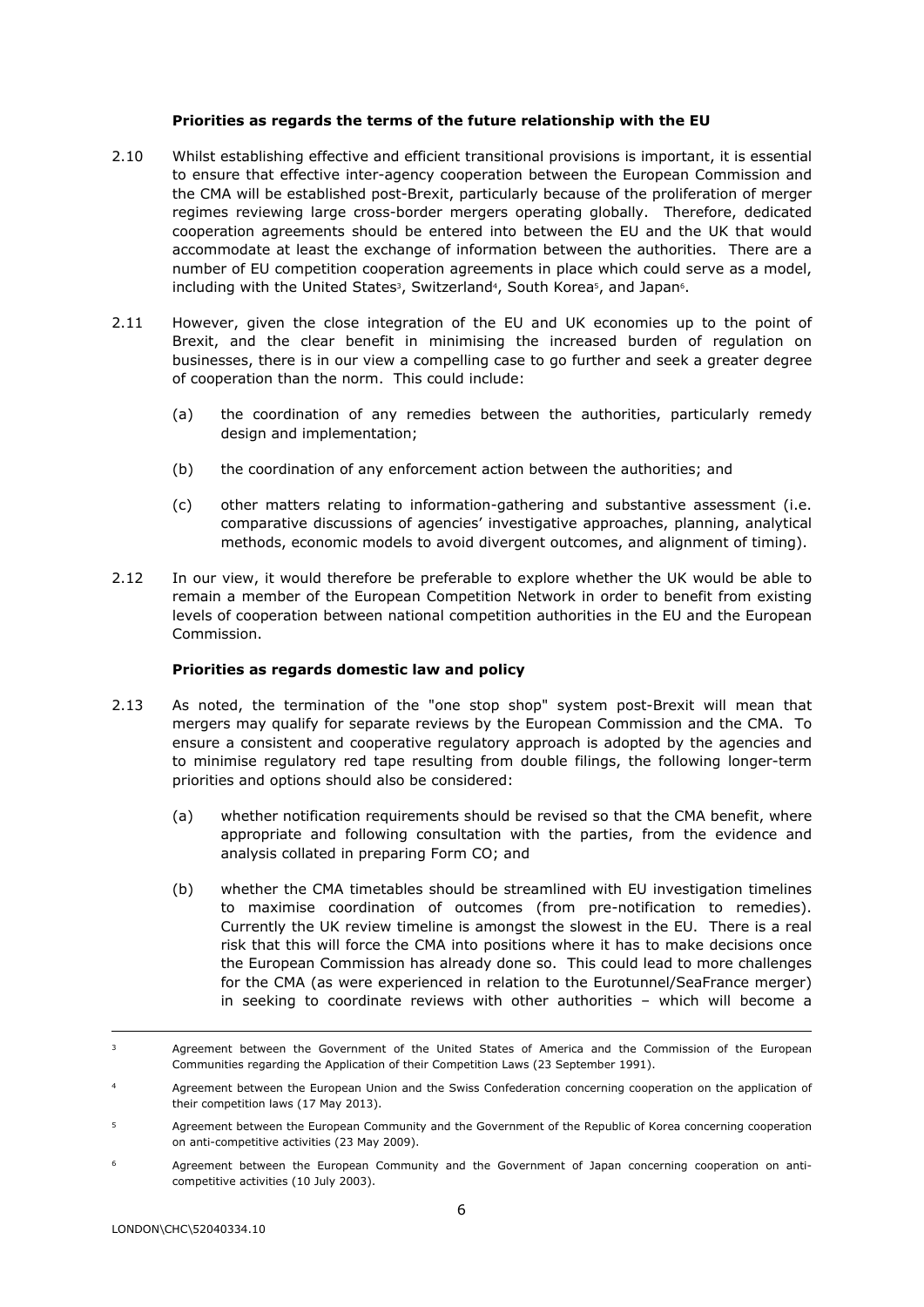critical part of their remit as an independent global authority on large transactions. We would therefore suggest that the UK should align Phase 1 and 2 merger control timelines with those under the EUMR by amending domestic legislation.

- 2.14 The CMA will also face significant pressure in costs and resources as a result of a heavier caseload post-Brexit. Provisions contained in the Enterprise Act 2002 and other agency practices relating to the following matters may warrant changes to minimise review of non-contentious mergers and to deal with lower impact mergers more swiftly:
	- (a) raising the turnover thresholds for reviewability;
	- (b) reducing merger control fees if the volume of transactions reviewed increases materially;
	- (c) replacing the duty to refer to Phase 2 with a discretion to do so, which would enable the CMA to develop more effective "prioritisation" criteria in deciding which mergers merit a detailed Phase 2 review;
	- (d) increasing de minimis thresholds to extend availability of the discretion not to refer and formalising the consideration of the de minims exception at an early stage in the substantive review to maximise procedural efficiency. Moreover, early consideration by the CMA of the de minimis exemption should take place in all cases and the CMA should issue updated guidance on this;
	- (e) selecting Phase 1 mergers to be reviewed through the mergers intelligence committee. It would also add welcome clarity to merging parties if they were able to have brief and informal discussions with the CMA about whether the CMA would be inclined to investigate a particular case. Otherwise, the knee-jerk reaction may well be to notify to the CMA as a matter of course whenever a filing was required under the EUMR, thereby greatly increasing the workload of the CMA. Whilst we note that that parties can already provide a briefing paper to the CMA, this should be reflected in updated written CMA guidance;
	- (f) creating the possibility for early termination of Phase 2, in particular by allowing parties to propose and agree remedies at an earlier stage, while also aligning the review period with the EUMR; and
	- (g) creating the possibility for other sector regulators in the UK to undertake detailed analysis of mergers in their regulated sectors, or to second officials to the CMA for this purpose, with the decisional power remaining with the CMA. The CMA should remain the sole UK agency with powers of decision over mergers, but secondment of sectoral regulator officials to the CMA would act as a means of providing more resources to the CMA in light of its anticipated greater workload.

# 3. **MARKET INVESTIGATIONS**

3.1 Market investigations (and market studies) are governed by UK law only. The CMA's legal powers to undertake market investigations are contained in the Enterprise Act 2002.7 These powers neither refer to nor are influenced by EU law, although in some investigations, remedies are designed to comply with relevant EU laws (for example, the Supply of New Cars (2000) remedies considered the relevant EU block exemption regime). In that context, Brexit would have no practical impact on the CMA's powers to undertake market investigations as these operate concurrently with the European Commission's powers to pursue antitrust sector inquiries (EU sector inquiries) under Article 17 of Regulation 1/2003. However, the CMA should consider amending its guidance to remove

As amended by the Enterprise and Regulatory Reform Act 2013.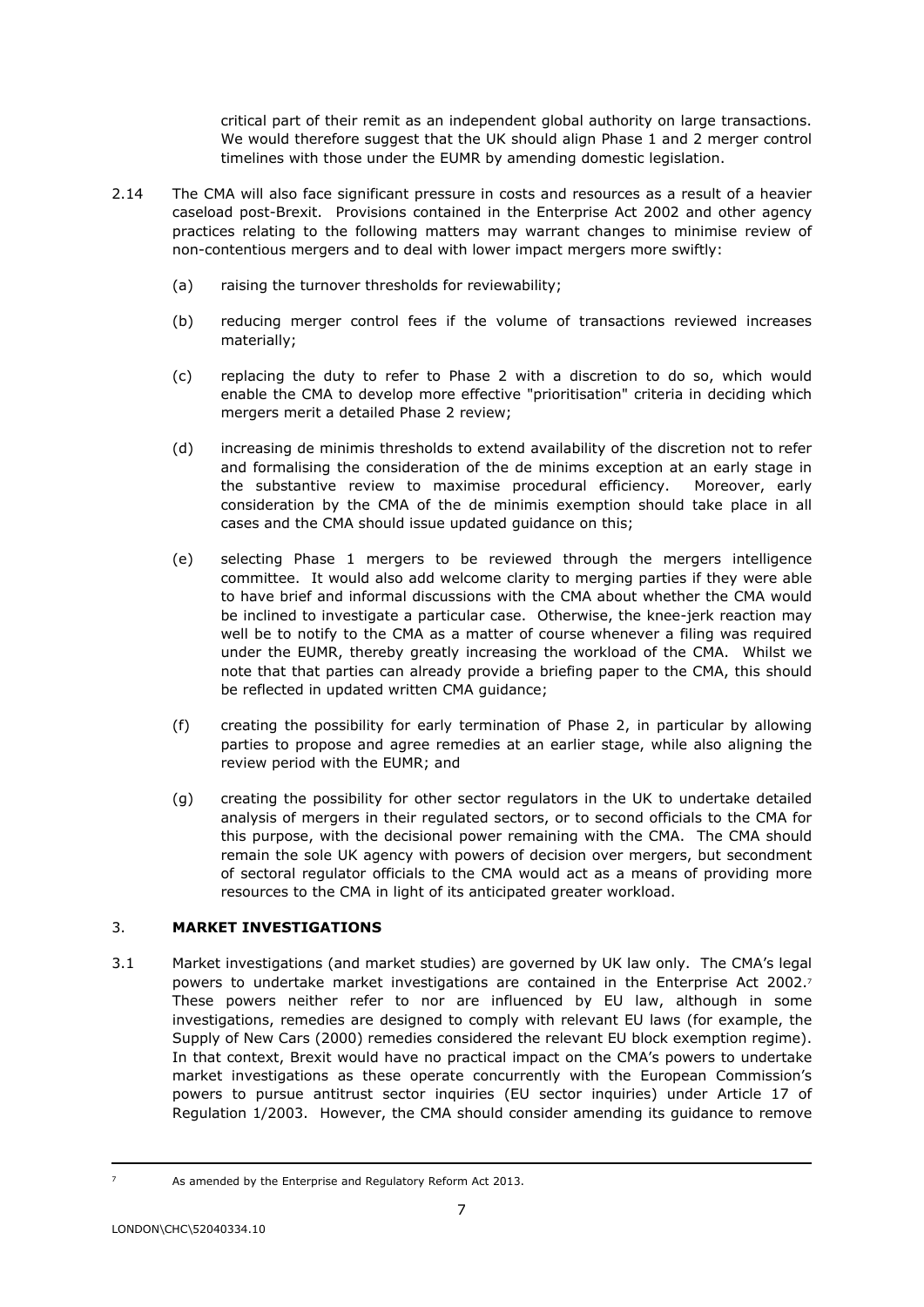the reference to not opening a market investigation where the European Commission is investing the sector.

# 4. **PUBLIC ENFORCEMENT OF COMPETITION/ANTITRUST LAW**

- 4.1 Competition enforcement generates consumer benefits, both directly (ending anticompetitive behaviour) and indirectly (protecting the unrestricted operation of market forces to ensure lower prices, higher quality products and services and greater innovation). This benefit clearly needs to be preserved not only to benefit UK consumers, to promote economic growth and to ensure a level playing field which encourages investment, but also because competition policy is a requirement of most Free Trade Agreements (FTAs) today.
- 4.2 Post-Brexit, Articles 101 and 102 TFEU will continue to apply to UK businesses where they are involved in anti-competitive conduct which has an effect on trade between EU27 Member States (exactly as any other third country business can be investigated and fined currently). Post-Brexit, businesses will face the possibility of parallel investigations by the EC (under Articles 101 and 102 TFEU) and the CMA (under Chapter I and II of the Competition Act 1998). EU competition law will apply to conduct taking place within the UK but which has effects in the EU27 (for example where a Europe-wide cartel is orchestrated from London), but will no longer investigate the impact of such a cartel in the UK. The CMA (or sectoral regulators) will no longer be prevented by Regulation 1/2003 from taking action to enforce UK competition law in relation the UK aspects of a Europe-wide cartel being investigated by the European Commission. This double jeopardy risk in terms of costs and administrative process, as well as penalty, will be considerable. While EU fines should be calculated excluding UK turnover in cases where the European Commission has ceased to have jurisdiction (see below), where anti-competitive conduct affects the EU and the UK, there is a risk that, as well as double costs, total penalties will exceed those which the EU would apply including UK turnover in its calculations. As with merger control, we have considered whether any of the issues we have identified as requiring action post-Brexit are more complex than those that currently arise in connection with parallel anti-trust reviews by third countries (eg EU/USA). As with merger control, we consider that it is likely that there will be many more parallel EU/UK investigations, as UK markets and businesses are much more closely integrated with EU markets/businesses than they are with the US or other third countries. Moreover, the system of anti-trust law and enforcement in the UK has been closely aligned to and integrated with EU enforcement for several decades, with very close cooperation between the UK Courts and the European Commission and the UK Courts and the EU Court of Justice. Unravelling such an integrated system will inevitably raise complex issues.
- 4.3 Costs and uncertainties would be further multiplied to the extent that UK competition law began to diverge further from EU law, which has become very much an international standard, applying not only throughout the EU, but in jurisdictions as diverse as Japan, China and Brazil. There is therefore a real benefit to both UK and international businesses in UK law remaining in line with EU competition law for some time, to facilitate international business strategies (for example in relation to sales, marketing and licensing) and to reduce legal uncertainty and compliance costs.

# **Priorities as regards the Article 50 terms on which the UK will exit the EU**

4.4 Transitional provisions will be required to identify the cut off point for when the European Commission ceases to have exclusive jurisdiction under Article 11 Reg 1/2003/EC, and parallel proceedings in Brussels and UK become possible under Articles 101 and 102 TFEU without the CMA being subject to any of the restrictions on its freedom of action under Regulation 1/2003/EC. We suggest that this needs to be bright-line and easy to understand and also that it has regard to the need to avoid unnecessary duplication of effort where the European Commission is already well advanced in dealing with a case or the stage of appeals to the CJEU has been reached. For this purpose the term "**CJEU**"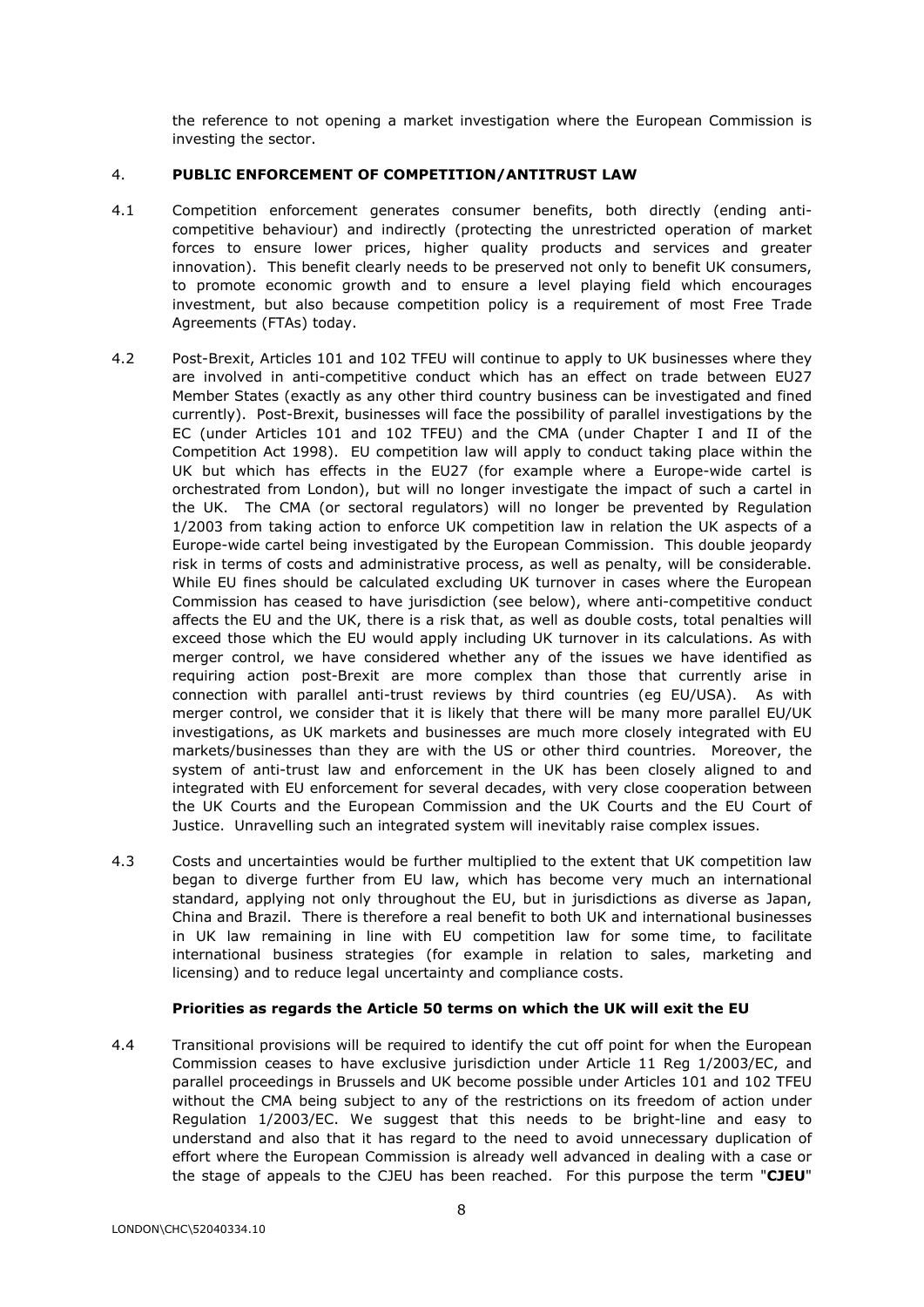includes both levels of the court, the General Court and the Court of Justice hearing final appeals on points of law.

4.5 We put forward below two proposals, the first of which aims at as rapid a disentanglement as is practicable and efficient for the European Commission and the CMA. The second looks at the legal jurisdictional position in respect of conduct occurring while the UK is part of the EU. We also discuss procedural considerations where the European Commission and the CJEU retain jurisdiction, and the need to preserve the full rights of defence of UK parties subject to that jurisdiction.

### Jurisdictional demarcation – primary proposal

- 4.6 We suggest that a suitable compromise to propose to the EU would be that the European Commission should retain jurisdiction in relation to conduct affecting trade between the UK and EU Member States where it has already formally commenced proceedings before the date of Brexit and the CMA should not be able to take any action in relation to that conduct against the businesses concerned, unless the European Commission terminates its proceedings without taking a decision or arriving at a settlement. By "commencement of proceedings" we mean service of a Statement of Objections. In all other cases, the European Commission should not assert its jurisdiction in relation to conduct affecting trade between the UK and any of the EU27 Member States, but take proceedings only in relation to conduct affecting trade between the continuing 27 States and should exclude turnover of the parties in the UK when setting penalties. Whilst we note that adopting a cut-off point at the service of a Statement of Objections might not eliminate the entire risk of duplication of review of antitrust cases by the CMA and European Commission, we think that this cut-off would strike the right balance.
- 4.7 If after Brexit the European Commission were to call in a case already under investigation by one or more national authorities, which it may do under Regulation 1/2003, it would follow that the call-in would not apply to any investigation by the CMA relating to that conduct. Where the European Commission has obtained information in investigatory processes prior to Brexit, it should, so far as consistent with the rights of the parties, provide that information to the CMA, but it should not have any rights in the UK in relation to cases where it cannot assert jurisdiction in accordance with the above scheme.
- 4.8 This will not in any way prevent the European Commission taking proceedings in relation to conduct affecting trade between continuing Member States, but it would only treat the UK as a Member State for that purpose if it had already commenced proceedings before Brexit. This would be consistent with efficient prosecution of cases to which considerable resources had already been committed, while minimising the extent to which the European Commission and CJEU would exercise jurisdiction after Brexit over competition cases affecting the UK market.

# Jurisdictional demarcation - alternative proposal

4.9 The alternative would be to agree that the European Commission would retain its full concurrent jurisdiction over all conduct affecting trade between Member States including the UK which occurred before Brexit, but would lose its rights to impose penalties in respect of any period in which conduct continued after Brexit: that right and the right to make factual findings in relation to such post Brexit conduct would lie with the CMA. While this would reflect the status of the UK before Brexit and potentially minimise the cost and impact for affected businesses, it would result in a lengthy period before the CMA would be able to exercise its jurisdiction as regards most international cartels and other anti-competitive conduct without the consent of the European Commission in accordance with Regulation 1/2003, given that many investigations relate to past conduct.

# Procedural considerations and protections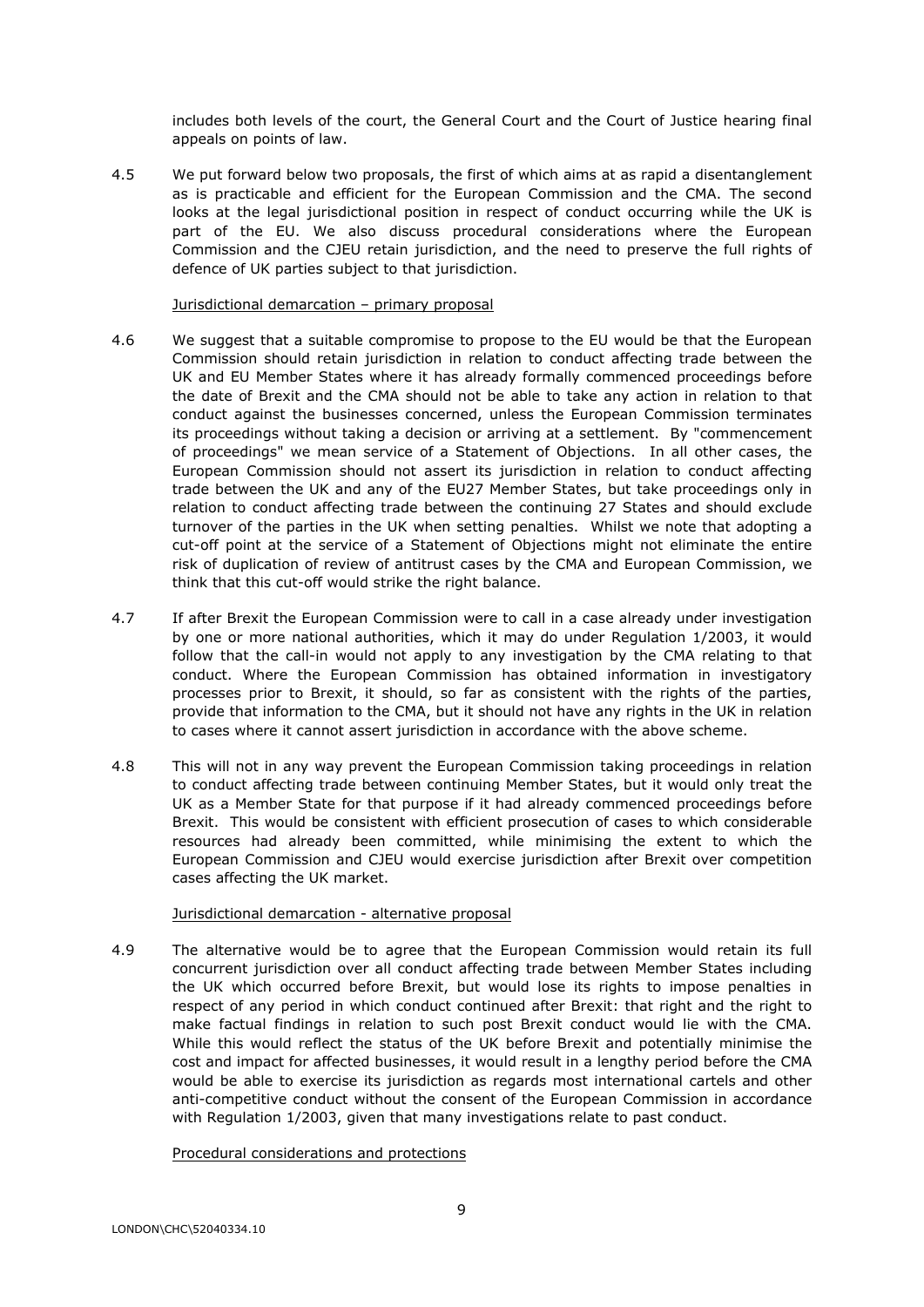- 4.10 In relation to cases where the EU retained jurisdiction (whichever of the above bases were chosen), it would be important that businesses under investigation should have the same procedural rights as while the UK were a member of the EU, as regards representation, legal professional privilege and, ideally, composition of the CJEU (so that UK judges would remain members of the EU courts during the transitional period) when hearing such cases. For all purposes in relation to these continuing cases, the UK and its courts and competition authority as well as its citizens, businesses and professionals should be treated on the basis that the UK remains a Member of the EU. This is the only way to ensure that affected parties can enjoy their full acquired rights in relation to the exercise of jurisdiction by the European Commission and CJEU.
- 4.11 It is appreciated that third country businesses etc (e.g. from the USA) accused of EU competition law infringements, while they have rights of defence before the EU institutions, do not have the right to be represented by lawyers from their jurisdiction and do not benefit from legal professional privilege in relation to advice from such lawyers. However, UK businesses subject to such proceedings in relation to conduct prior to Brexit should be entitled to the full rights of EU citizens and businesses for however long after Brexit those proceedings continue. Thus in the Article 50 agreement, the EU should accept that the UK, the CMA and CAT, UK courts, professionals, businesses and citizens should be entitled to the same treatment as if the UK were a Member of the EU when the EU institutions are exercising their retained jurisdiction. This would include the conduct of EU proceedings and hearing references from UK courts if necessary.
- 4.12 Where decisions have already been taken and appeals are pending or the period for appeal is running at the date of Brexit, the same procedural considerations apply.

### Enforcement within the UK

4.13 It would be consistent with either proposal on jurisdiction that we put forward above that, where a case has already been concluded by Article 9 commitments or the European Commission has imposed non-monetary obligations or taken into account undertakings as to future conduct in a final decision, these should continue to apply and to be enforceable in the UK Courts. It would be sensible to propose to the EU that enforcement (and also review of remedies in so far as they affect the UK market only) should be transferred to the CMA, or that the CMA should act as the European Commission's agent before the UK courts; note that the agency route would effectively preserve the jurisdiction of the Commission and the CJEU as well as the parties' rights of appeal to the CJEU after the UK has left the EU. It would also be necessary to allow the European Commission to retain UK investigative powers within the UK on cases where it retains jurisdiction, working with the CMA as presently. The European Commission should also be accorded standing before the UK courts in relation to the cases over which it retains jurisdiction after Brexit, wherever the precise line is drawn.

# Other UK transitional arrangements

4.14 In addition to enforcement, some of the matters discussed below in relation to changes to UK law will need to be agreed with the EU as part of the Article 50 agreement, so as to support the smooth operation of the agreement on jurisdiction.

# **Priorities as regards the terms of the future relationship with the EU**

# Co-operation arrangements

4.15 It is clear from the preceding discussion that, wherever the demarcation line is drawn on jurisdiction, co-operation between the European Commission and the CMA will be important as regards the flow of information and remedies. This will also continue to be of importance for new cases relating to conduct post Brexit. There are precedents for the European Commission to agree bilateral accords with third country regulators. We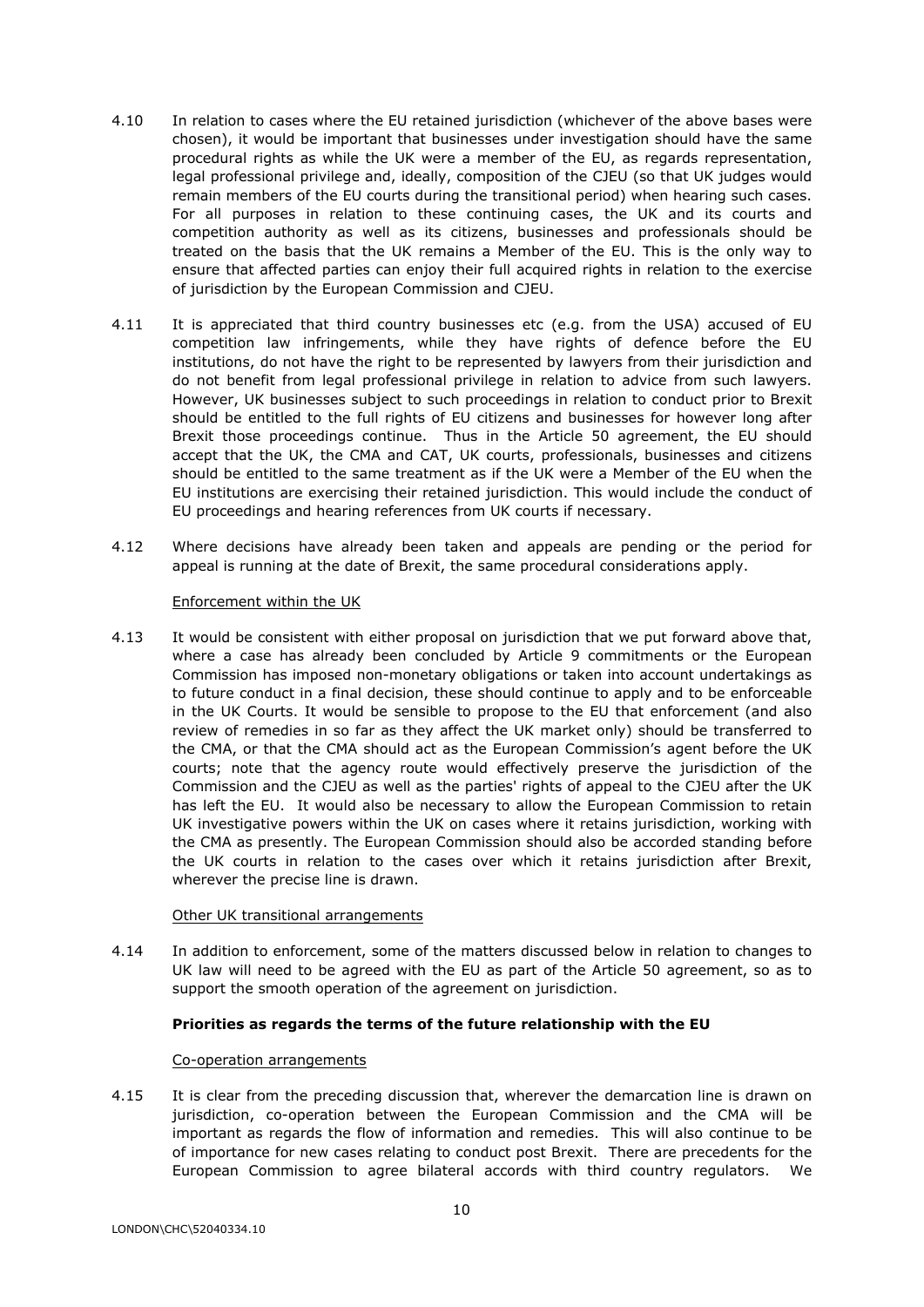consider that the CMA and the European Commission should be encouraged to negotiate such an agreement separately from Article 50 or any new free trade agreement (FTA). Any extension of a UK/EU co-operation agreement to national authorities within the EU should be on an opt-in basis to avoid delays in implementation. We note in this connection the 1991 agreement between the Government of the USA and the European Commission regarding the application of their competition laws.<sup>8</sup> The European Commission was replaced by the Council as the EU party in 1995 as a result of the ECJ's judgment of 9th August 1994. Competition policy is a matter within the sole competence of the EU under Article TFEU, with the result that unanimity of all the Member States should not be required to bring into effect an agreement of this nature with the EU. $9$  The EU/USA Agreements which provide for both traditional comity (respect for each other's interests including in wider economic policies) and positive comity (assistance in effective enforcement) as well as best practice methodology, would be a valuable precedent on which to build.

# Leniency priorities

- 4.16 One of the most difficult matters for a business which discovers breaches of competition law affecting more than one jurisdiction within and/or outside the EU is the co-ordination of leniency applications. The position within the EU remains unsatisfactory, with a grant of leniency by the European Commission being potentially ineffective if a national authority, to whom no leniency application was made, subsequently commences proceedings under EU and/or national competition law in relation to the same conduct. The European Commission has been seeking to address this situation, but the UK would be excluded from any solution reached.
- 4.17 We suggest that the CMA and the European Commission should be encouraged to reach agreement that would enable a single leniency application to be used for both authorities when conduct involving the UK and EU markets is involved, with priority fixed by the time of submission of a leniency application to either authority. However, this may be affected by the arrangements made by the European Commission on this subject with continuing Member States and the arrangement should be consistent with that. Again, we think that the EU should have competence to agree this with the UK as a stand-alone arrangement without ratification by the Member States. To the extent that the EU may agree similar arrangements with the Member States, it would seem possible that a notification to a national authority within the EU would stand as an EU notification to which such an agreement could apply.

# **Priorities as regards domestic law and policy**

# Continued application of EU law

4.18 It would be desirable to clarify that in so far as EU competition law can continue to be applied within the UK, i.e. in relation to conduct which took place while the UK was part of the EU, EU law may be applied within the UK and parties shall have the rights granted thereby. This does not require actual replication of the relevant EU laws into English law, merely a direction that the UK authorities and courts should apply them where appropriate.

# Limitation of jurisdiction of EU institutions

4.19 The jurisdiction of the European Commission and CJEU is reflected in the terms of the Competition Act 1998 (as amended) and in aspects of the Enterprise Act 2002 (as amended). These provisions will be needed insofar as the EU institutions retain

See OJ L95 of 27.4.1995 and OJ L131/38 of 15.6.1995, Council Decision 95/145/EC and France v Commission Case C -327/91 ECJ [1994] 1-03641.

<sup>9</sup> See TFEU Article  $3(1)(b)$  and Article  $3(2)$ .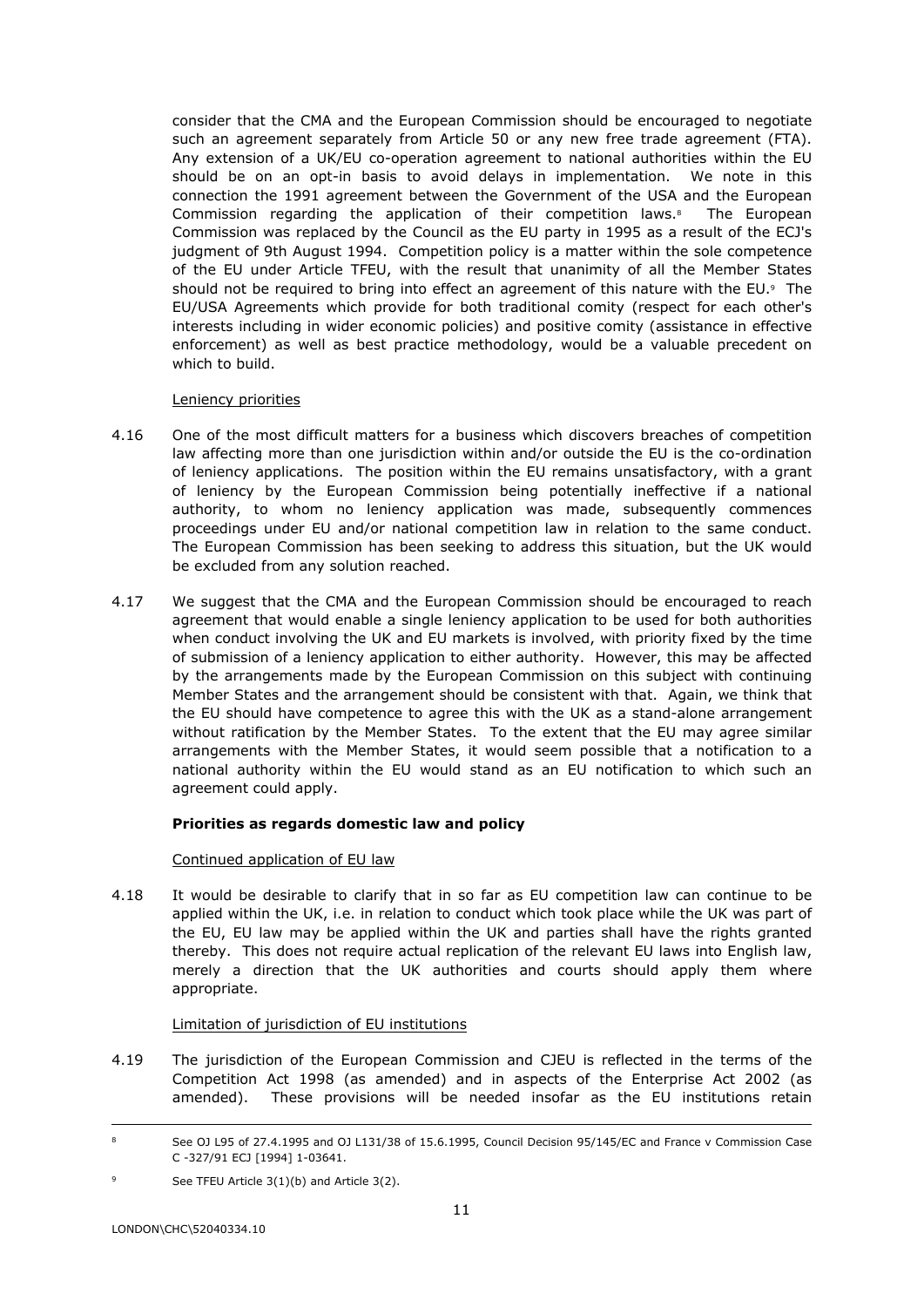jurisdiction during the transitional period (see paragraph 4.4 and following above) but the duration and scope of these provisions will need to be amended to reflect the position on jurisdiction recorded in the Article 50 agreement. In addition, any adoption of relevant EU law will require similar limitations, although we suggest that it will be sufficient to confirm the continued application of relevant EU legal provisions in cases where the European Commission retains jurisdiction, such as Regulation 1/2003/EC and the implementing regulation 773/2004/EC forming part of applicable law in the UK prior to Brexit and of decisions taken by EU institutions. Assisting provisions in UK law (CA 1998 Part II section 61 et seq) will need to be limited to cases where the EU continues to have jurisdiction.

4.20 The shape of UK law itself where it has drawn on EU law (e.g. parallel exemptions under the Chapter I Prohibition) will need to be addressed. We discuss some of these issues below.

### Obligations to follow EU law

- 4.21 Section 60 CA 1998 requires interpretation of UK competition law as stated in CA 1998 to be interpreted as far as possible consistently with EU law and decisions of the EU Courts and requires UK courts and authorities to have regard also to any relevant decision or statement of the European Commission. No doubt the Great Repeal Bill will lay down some general principles with regard to the interpretation of UK law derived from EU law, but these may not apply to pre-existing UK primary legislation, such as CA 1998, even though it may be influenced by or reflect aspects of EU law.
- 4.22 We suggest that it would be desirable that interpretation of UK competition law should continue to have regard to EU law, given that the principles in the Chapter I and Chapter 2 prohibition are aligned in language with EU law and that EU law and decisions are used as guidance in many jurisdictions around the world that have adopted a similar approach to competition law. We assume that the Government will wish to allow for the possibility of greater divergence in interpretation over time. We therefore suggest that, when the language in the Great Repeal Bill is settled, the Government may wish to consider a revision to section 60 to apply to cases in which the UK is applying domestic competition law post Brexit, reducing it to a provision that allows the CMA, CAT and courts to take account of (but not be bound by) EU law and decisions.
- 4.23 On the other hand it will be necessary to preserve the application of Article 60 to the extent that the CMA or UK Courts are continuing to apply Article 101/102 in relation to pre-Brexit conduct (including claims for damages (whether follow-on from European Commission decisions or stand-alone) or other relief) and to UK law applied in parallel or alternative in relation to such conduct.

# Parallel exemptions

4.24 The UK has taken a short cut in the exercise of its powers to exempt certain agreements from UK competition law prohibitions by the use of "parallel exemptions" which effectively apply European Commission block exemption regulations within the UK even to agreements that do not affect trade between Member States, (e.g. to an agreement that only affects trade within the United Kingdom) (section 10 CA 1998). Parallel exemptions cover the important areas of common commercial agreements – for example, vertical agreements (e.g. distribution and franchise agreements), technology transfer agreements (e.g. patent and know-how licences) and horizontal agreements (e.g. co-operation in research and development). These important parallel exemptions, like others granted individually by the UK authorities under section 11 CA 1998, are relied on by businesses for legal certainty when deciding on the terms of major commercial agreements. Many thousands of agreements have been drawn up over the years to reflect the terms of these exemptions.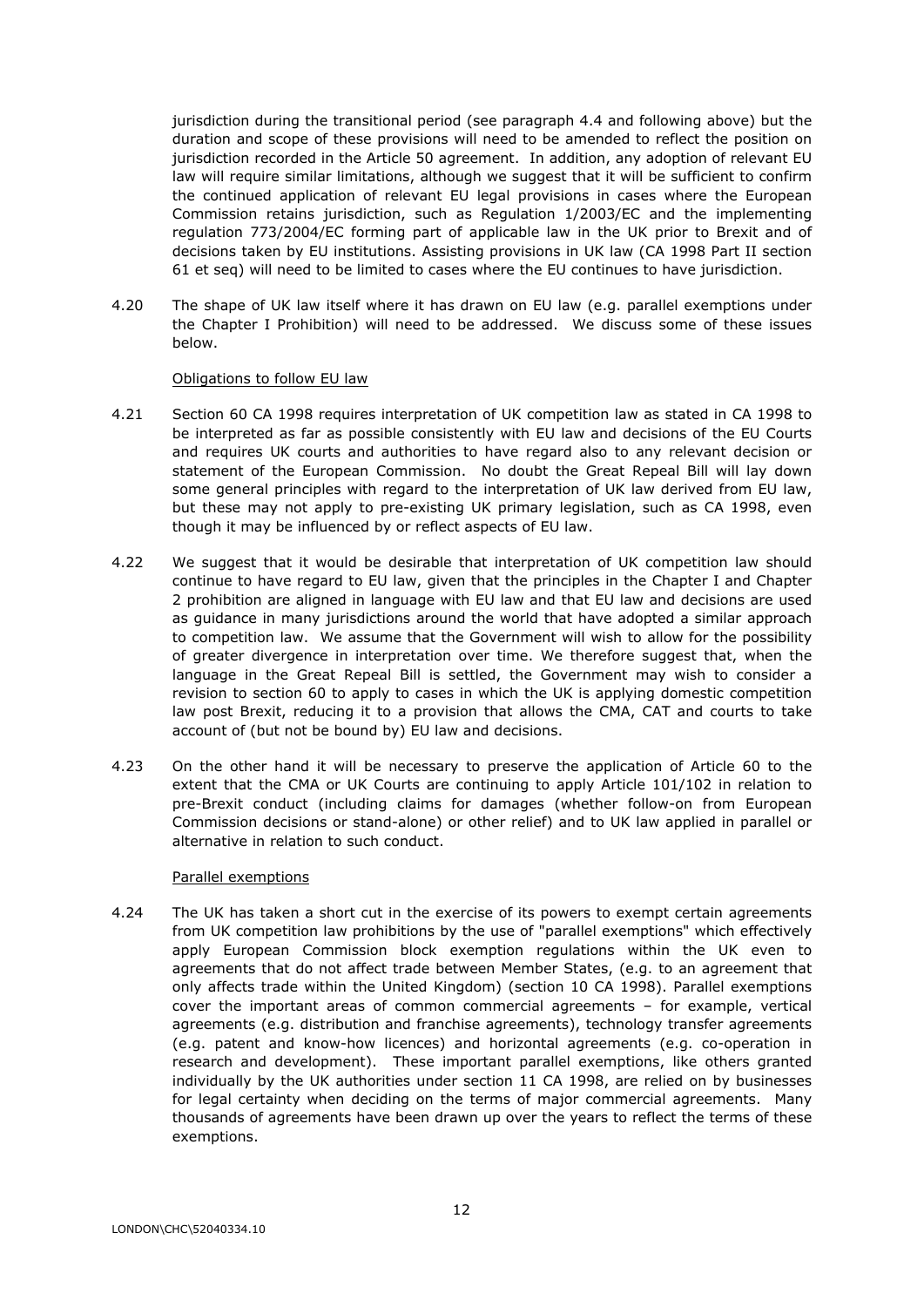- 4.25 Each block exemption regulation has a limited life. We suggest that the legitimate expectation of businesses when entering into their commercial arrangements should be respected, most efficiently by limiting the effect of section 10 CA 1998 to preserving each of the parallel exemptions in force at the date of Brexit for the life of the relevant EU block exemption regulation. When the last of these EU block exemption regulations expires, section 10 would be repealed.
- 4.26 In addition the CMA should be tasked with holding a timely consultation as each of these block exemption regulations come up to expiry (this could conveniently be in parallel with the European Commission's own consultation on replacement) with a view to providing a new exemption under s 11 CA 1998 in respect of each category of agreement, if considered appropriate.
- 4.27 This would ensure that exemption policy passed to the UK authorities, without the need to duplicate effort to create new exemptions under s 11 CA 1998 immediately or to re-enact the block exemption regulations themselves into UK law (they will continue to apply to agreements having effect within the continuing EU without UK enactment), while fully preserving the position of British business, which would reasonably have expected to benefit from these parallel exemptions in the terms of the relevant European Commission regulations for the duration of the application of those regulations.

# Leniency

- 4.28 Depending on the jurisdictional settlement (see paragraphs 4.4 and following above), it may be necessary to give effect in the UK to leniency applications made to the EU. If the EU jurisdiction is limited to cases that have reached Statements of Objection, then there will be cases where there is an EU investigation and an EU leniency application that has been accepted, but there will now be the prospect of a UK investigation in parallel with that of the European Commission. In those cases, we consider that the UK authorities should be obliged to accept the leniency status accorded by the European Commission, without the need for a new application. This again would respect the legitimate expectations of the leniency applicants, who could not have known at the time of the application that a separate application to the UK authorities was essential, rather than optional.
- 4.29 Where a leniency application was also made in the UK, but the European Commission took up the investigation, we consider that it is still more appropriate to take the European Commission's decision about the order of applications made, rather than reverting to examination of the UK process and potentially deciding on a different order. This makes sense as not all applicants accorded leniency by the European Commission may have made a parallel application to the UK authorities and it again seems unfair to penalise those who may have only dealt with the European Commission. This will require at least the publication of rules by the CMA, but may also need to be agreed with the EU. Such an agreement may make it easier for the EU to agree to a quicker restriction of its jurisdiction under the Article 50 exit arrangements.

# **Priorities as regards the Great Repeal Bill**

- 4.30 We do not consider it is necessary to re-enact Articles 101 and 102 TFEU into English law, so long as they continue to be recognised as having been applicable within the UK as if part of domestic law in the period from 1972 to the date of Brexit. As regards conduct post-Brexit, only UK competition law, which has principles based on EU competition law, will apply in the UK.
- 4.31 Council Regulation 1/2003/EC and the implementing regulation (Commission Reg 773/2004/EC) should fall within the body of law that does not require re-enactment into UK law: it is sufficient to provide that these regulations will apply in cases where the EU retains jurisdiction under the jurisdictional demarcation agreement.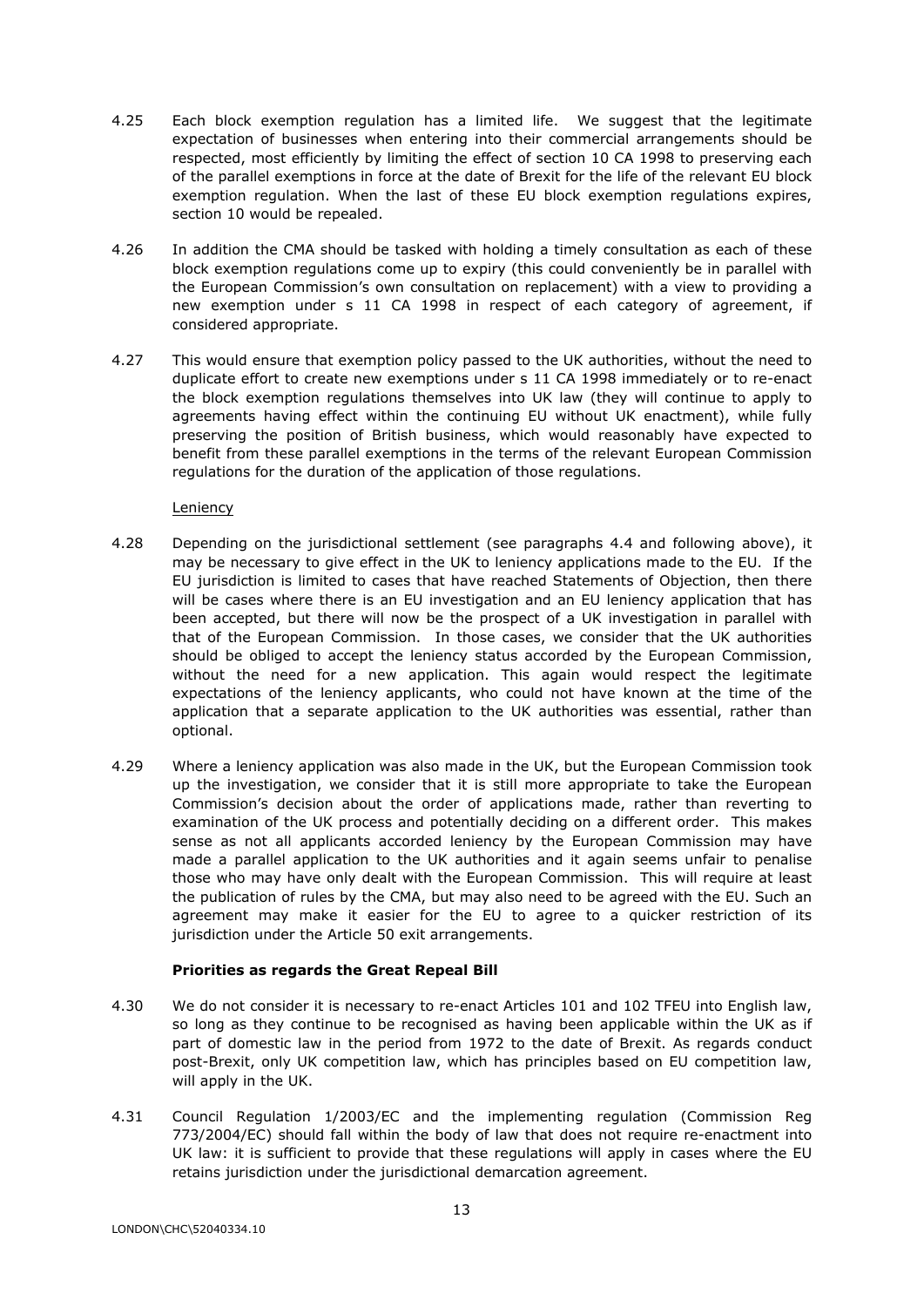# 5. **PRIVATE LITIGATION OF COMPETITION LAW**

- 5.1 Currently consumers and businesses can bring actions for damages, declarations and injunctions in the UK courts and the Competition Appeal Tribunal, in relation to infringements of UK or EU law, either on a standalone basis or following on from an infringement decision by one of the public enforcement bodies. In addition to the general right of action under the tort of breach of statutory duty for infringements of EU law, various statutory rights of action have been created under the CA 1998. These rights of action are important for UK consumers and businesses. Moreover, the risk of damages awards, in particular, contributes significantly to the wider deterrent effect of competition law, which in turn promotes compliance and protects the free play of market forces which drive competition for the benefit of consumers and the economy more generally.
- 5.2 The UK has for several years been at the forefront of promoting private enforcement of competition law, with acknowledged expertise in its judiciary, courts and legal profession, as well as strengths in other areas such as specialist competition economics. The leading position of UK institutions and businesses was acknowledged in the consultation earlier this year on the UK's implementation of Directive 2014/104/EU on actions for damages for competition law infringements (the "**Damages Directive**"):

"*The UK already has a well-developed mechanism for allowing claims for breaches of both European and domestic competition law. During the negotiation of the Damages Directive, the UK successfully ensured that it was based closely on the UK model. As such, many of the requirements of the Directive are already part of UK law and implementation will require relatively small changes to the substantive law. For example, the implementation of private actions for damages in competition law which came into force on 1 October 2015 (as part of the Consumer Rights Act) saw further enhancements to the rules for seeking damages for breaches of competition law*."<sup>10</sup>

- 5.3 The UK's well-established regime permits innovative funding mechanisms for litigation, enabling UK consumers and businesses to exercise their EU competition law rights effectively. The regime's favourable procedural rules, in particular, as to standing to sue and disclosure, have further enhanced the UK's position as a venue for EU competition actions involving UK claimants and defendants. The strength of the UK courts as a forum for collective damages actions for victims of competition law infringements has been steadily growing. This is a real success story enabling UK consumers and businesses, as well as claimants based in other Member States, to bring and defend EU competition actions in an efficient and effective jurisdiction.
- 5.4 In this context, our view is that it is very much in the interests of UK consumers and UK businesses that the current EU-wide regime for private enforcement should be preserved to the greatest extent possible. In particular, the UK should seek to maintain its role as the leading venue in Europe for actions involving EU competition law claims, enabling UK consumers and businesses to litigate competition actions arising in both the UK and the EU 27 in a familiar and effective jurisdiction, as well as contributing to the attraction of London as a leading centre for dispute resolution.

# **Priorities as regards the Article 50 terms on which the UK will exit the EU**

5.5 For the UK to remain an attractive venue for competition litigation, it is essential that the UK should retain its position within the European regime of jurisdictional rules.

<sup>10</sup> *Consultation on implementing the EU Directive damages for breaches of competition law*, Department for Business, Innovation & Skills, January 2016, paragraph 1.4.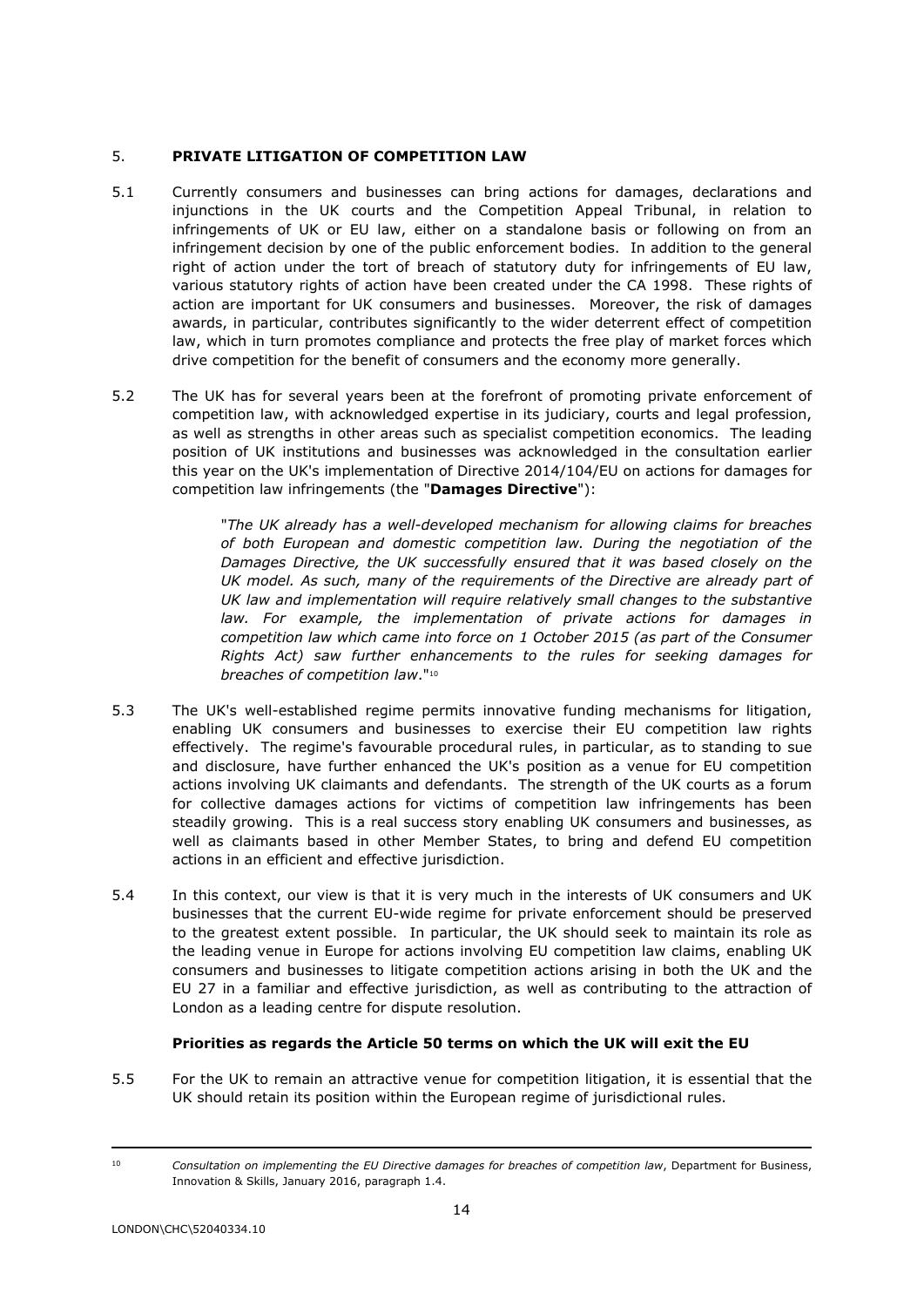- 5.6 In brief, the European regime comprises a series of legal instruments to determine the jurisdiction of courts in signatory countries to hear claims and to enable enforcement of judgments. The instruments relevant to competition litigation are as follows:
	- (a) **Recast Brussels Regulation:** Regulation (EU) 1215/2012 of the European Parliament and of the Council of 12 December 2012 on jurisdiction and the recognition and enforcement of judgments in civil and commercial matters (recast).
	- (b) **2001 Brussels Regulation:** Council Regulation (EC) No 44/2001 on jurisdiction and the recognition and enforcement of judgments in civil and commercial matters.
	- (c) **Brussels Convention:** Convention on civil jurisdiction and the enforcement of judgments, signed at Brussels in 1968 by the members of the European Economic Community.
	- (d) **2007 Lugano Convention:** Convention on jurisdiction and the enforcement of judgments in civil and commercial matters of 30 October 2007.
	- (e) **1988 Lugano Convention:** Convention on jurisdiction and the enforcement of judgments in civil and commercial matters of 16 September 1988.
	- (f) **Rome II:** Regulation (EC) No 864/2007 of the European Parliament and of the Council of 11 July 2007 on the law applicable to non-contractual obligations.
- 5.7 At present, the UK is bound by the instruments (and other EU Member States recognise the UK as so bound) by virtue of the UK's membership of the  $EU<sup>11</sup>$ . Accordingly, the UK's continued participation post-Brexit will require agreement between the UK and the EU, and should therefore be addressed in the Article 50 TFEU negotiations. If no agreement is reached between the UK and the EU regarding post-Brexit relations, the UK would be unable unilaterally to replicate the European regime. In particular, whilst the UK could enact domestic legislation analogous to the Recast Brussels Regulation, this could only provide for UK compliance – it would be a matter of each individual EU Member State's domestic legislation as to whether, for example, it would stay proceedings commenced while an English court determined its jurisdiction, leading to the obvious risk that businesses will face parallel proceedings in the UK and the EU.
- 5.8 The European regime of jurisdictional rules benefits both claimants and defendants. Claimants are able to bring actions in a single court against multiple defendants from a number of EU Member States; defendants are protected against multiple proceedings in different countries. Both claimants and defendants can take advantage of the ease of enforcement of judgments in the jurisdictions of other signatories.
- 5.9 If the UK were outside the European regime of jurisdictional rules, it is difficult to see how it could retain its position as a venue for actions based wholly or partly on infringements of EU competition law. Claimants bringing an action in the UK would inevitably also need to bring a parallel action in an EU Member State, which is unlikely to be attractive; defendants would face the prospect of multiple proceedings. At best, the UK court would be likely to be confined to hearing only UK-specific aspects of a case, resulting in substantial diminution of activity in the UK courts and the status of the UK as a jurisdiction. In any event, parallel actions would clearly be inefficient for claimant and defendant alike.
- 5.10 Continuing adherence to the European regime of jurisdictional rules would have the implication that, in technical matters of jurisdiction and enforcement, the courts in the UK would remain subject to rulings on such matters by the CJEU. It is not realistic to expect other EU Member States to agree to the UK applying the regime in a manner inconsistent

<sup>11</sup> The instruments are largely given effect in the UK by the Civil Jurisdiction and Judgments Act 1982.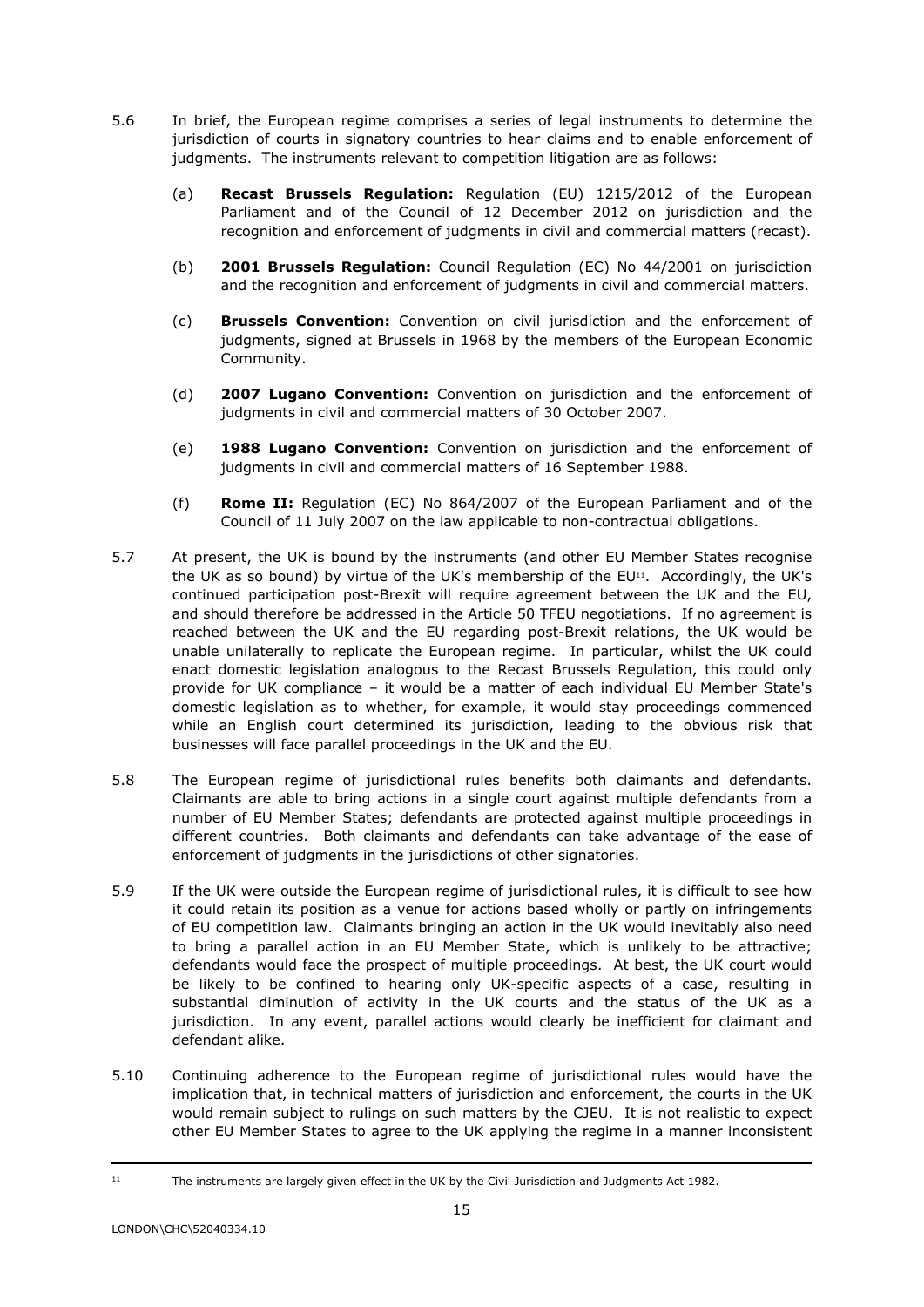with such rulings. However, we consider that the advantages of UK participation in the regime should take precedence over concerns at continuing CJEU involvement in this technical area.

### **Priorities as regards the terms of the future relationship with the EU**

- 5.11 On the basis that the UK remains within the European regime of jurisdictional rules, our future relationship with the EU with regard to private enforcement would be much simplified.
- 5.12 First, with respect to actions based on a European Commission infringement decision and/or an alleged infringement of EU competition law that occurred prior to Brexit, such actions could continue to be initiated and pursued in the same way as at present.
- 5.13 Secondly, with respect to actions based on a European Commission infringement decision after Brexit and/or an alleged infringement of EU competition law that occurred in whole or in part after Brexit, it would not in principle require any additional agreement with the EU for the UK to permit such actions. As at present, UK businesses and consumers who have suffered loss post-Brexit from an infringement, such as a cartel, could as a matter of UK law retain the ability to sue for damages in the UK. Application of the European regime of jurisdictional rules would ensure that the UK courts would be on a level playing field with courts in other EU Member States in attracting claimants. Judgments of the UK courts would continue to be enforceable against businesses in the EU.

# **Priorities as regards domestic law and policy**

- 5.14 Given the UK's historic role in the vanguard of promoting private enforcement, and the clear advantages to it of retaining that position, we do not envisage that Brexit requires or should lead to any change in the UK's policy in this area.
- 5.15 There will, however, be a need to preserve certain elements of the current regime to ensure that UK courts are able to continue to be a leading jurisdiction for competition litigation. In this context, we are encouraged by the Government's decision to proceed with implementation of the Damages Directive and we would wish to see it continue in full operation post-Brexit. In particular:
	- (a) **European Commission decisions under Article 101 and 102 TFEU:** these are currently binding on UK courts under section 58A CA 1998. This clearly remains appropriate for pre-Brexit decisions. For post-Brexit decisions (which presumably will not deal with conduct in the UK, although in many cases will involve UK businesses), we can foresee objections to an extra-UK administrative decision being given legal force in a UK court. In addition, it would be likely to result in continuation of the current practice of UK courts staying cases where there is an ongoing European Commission investigation in order to avoid inconsistency with any ultimate European Commission decision. However, we view this preservation of a special status for European Commission decisions as a necessary pre-condition to preserve the UK as a venue for EU competition law actions.
	- (b) **EU Member State decisions under Article 101 and 102 TFEU:** similar considerations arise for these decisions, which will be given legal force in the UK through implementation of the Damages Directive. These may perhaps be viewed as less authoritative than European Commission decisions, but the UK would be at a disadvantage (and Member States may be more likely to object to the UK participating in the European regime of jurisdictional rules) if national competition authority decisions were excluded. In practice, given that Member State decisions will deal with competitive effects in that Member State only, it is unlikely that many cases where such decisions were relevant would reach the UK courts in any event.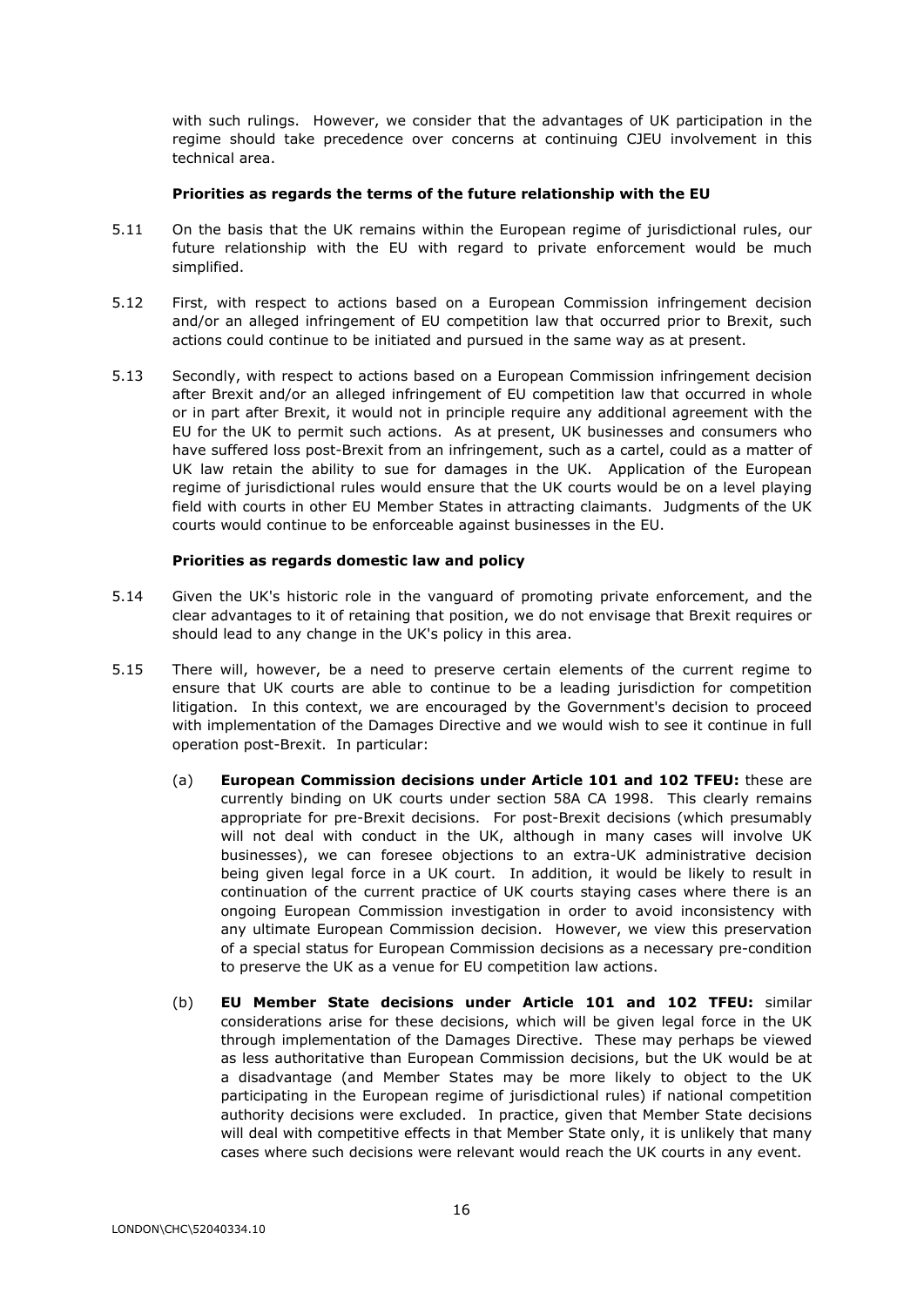- (c) **Leniency and immunity:** we view it as important to preserve in UK law the provisions of the Damages Directive relating to the civil liability of immunity recipients in cartel cases and disclosure of material related to European Commission and other investigations (settlement submissions, cartel leniency statements, investigation materials and competition authority's file).
- 5.16 Post-Brexit the UK would, of course, be free to move away from the Damages Directive policies, although there does not appear to be any compelling reason to do so at present. Should the Damages Directive be amended at some point post-Brexit, the UK would need to determine the extent to which UK law should reflect such amendments.

# **Priorities as regards the Great Repeal Bill**

5.17 As a matter of statutory underpinning for competition claims, rights grounded in the tort of breach of statutory duty will fall away once Articles 101 and 102 are no longer part of UK law as a result of the repeal of ECA 1972, although statutory rights derived from CA 1998 would remain. We would recommend that the Great Repeal Bill should expressly preserve statutory rights of action in relation to EU infringements post-Brexit (specifically, sections 47A and 47B CA 1998).

### 6. **HARD BREXIT SCENARIO - THE CLIFF-EDGE**

- 6.1 In the event of a "hard Brexit" without any agreement or transitional provisions, there would be the potential for considerable confusion, both in relation to pending cases and as to co-operation on future cases.
- 6.2 As regards pending mergers, the European Commission would probably be restricted in its final decision to considering the effect of the merger in the "continuing EU", and the UK's separate jurisdiction would revive immediately. The timetable currently outlined to Parliament suggests that it would be known some months in advance of the leaving date if a hard "cliff-edge" Brexit was a high risk. In these circumstances it might still be possible for the CMA and the European Commission to agree a sensible reference back process to apply for some months in advance of Brexit, so that the UK element of any case in which the CMA considers that UK remedies are likely, is referred back and the parties are not faced with uncertainty on their timetables. In all other pending cases, the UK should assist parties by making it clear that it will not start a separate UK investigation. If no agreement at all is possible, we would suggest that the UK should take a self-denying ordinance and only assert jurisdiction in a case that is already so advanced that remedies relating to the UK are under discussion or if it is a case where the UK has, or would have, sought a reference back.
- 6.3 With regard to current anti-trust investigations, the position is different. The Commission will be investigating historic facts and would appear under UK and EU law to retain jurisdiction over conduct which occurred in the UK when the UK was an EU Member State. The CMA will have concurrent jurisdiction as regards both EU and UK law. We recommend that the UK should accept the continued jurisdiction of the European Commission in pending cases and continue to afford the European Commission assistance in relation to investigation and enforcement. Any transitional provisions in UK law should be framed accordingly. The UK cannot stop these proceedings and it would be unreasonable to impose double jeopardy in well advanced cases. As regards new cases relating to pre-Brexit conduct, we would recommend exploring whether any separate agreement with the EU is possible to enable transfer of enforcement as regards conduct in the UK and on cooperation (see 4.15 above). There will be nothing to prevent the CMA applying national or EU competition law after Brexit, even if the European Commission is investigating historic breaches of Article 101/102, but the CMA would need to consider whether its enforcement was a good use of administrative resources. If the UK starts an investigation under UK and EU law post Brexit, then it cannot prevent the European Commission from